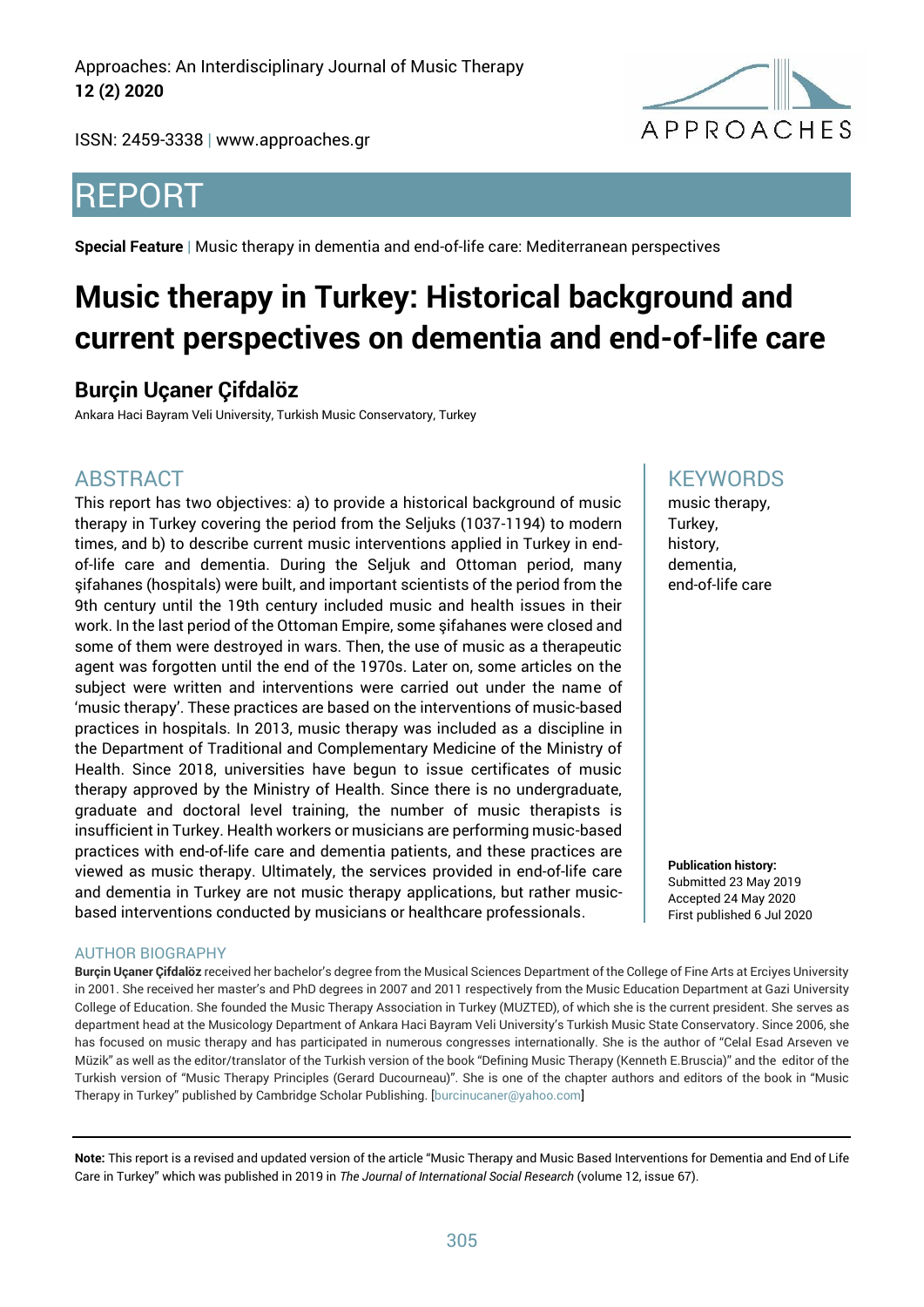#### HISTORICAL BACKGROUND

The history of music therapy, music as a therapeutic agent in Turkey, extends back to the 9th century A.D., to the times of the Seljuk State. Seljuks were the predecessors of the Ottomans, who came before the Republic of Turkey. Both were large states. Seljuks ruled over present-day Iran and a major part of Turkey, and Ottomans ruled over present-day Turkey, the Balkans, the Middle East, and North Africa.

During the time of the Seljuks and the Ottomans, some scholars wrote books about music and health (Ersoy & Özcan, 2018; Yücel, 2016). In these books, they mentioned that Turkish music will heal certain diseases. This music was based on maqams, which are musical modes or scales with a set of melodic formulae that guide the improvisation or composition. Maqams were chosen based on the patient's disease, their horoscope, and time of the day the music would be played (morning, midmorning, noon, evening, etc.).

There are many writers who include references about the music performed in hospitals, or şifahanes, as they were named at the time. Some of these scientists were physicians and the others were musicians. Some of these scientists are: Yakub b. İshak el-Kindî [801/874?], 1 İbn Hurdâzbih [./ 913?], Fârâbî [872/950], İbn Sînâ [980/1037], Safiyyüddîn-i Urmevî [./1294], Abdülkadir-i Merâgî [./ 1435], Hasan Kaşanî [./1355?], Kadızâde Tirevi [./1494], Ahmedoğlu Şükrullah Çelebi [./1465], Musa bin Hamun [./1554], Şuûri Hasan Efendi [./1693], Tanburi Küçük Artin [ ./1750], Mehmed Hafid Efendi [./1811], and Haşim Bey [./1868] (Ak, 1997; Altınölçek, 2013; Turabi, 2011; Yalçın, 2018).



**Photo 1:** Haşim Bey Book (Haşim Bey Mecmuası)<sup>2</sup>

Some of the şifahanes (hospitals/health centres) were: Şam Nureddin Zengi Şifahanesi (1154), Kayseri Gevher Nesibe Darüşşifası (1205), Divriği Ulu Camii ve Darüşşifası (1228), Fatih Darüşşifası (1470), Süleymaniye Tıp Medresesi ve Darüşşifası (1557), Enderun Hastanesi (İstanbul 1478), Edirne II. Bayezid Darüşşifası (1488), Amasya Darüşşifası (1308) (Yücel, 2016).

In these hospitals, people with mental health difficulties in particular were treated with music. The expenses of these health centres were covered by specially instituted foundations which were granted land, shops, and other trading establishments and were managed by the ruling family and the

 $1$  Numbers given in brackets refer to the years of birth and death of the authors. Unknown dates are denoted by a full stop.

 $2$  The book includes an illustration which shows the Turkish music maqams on the human body (see Tırışkan, 2000).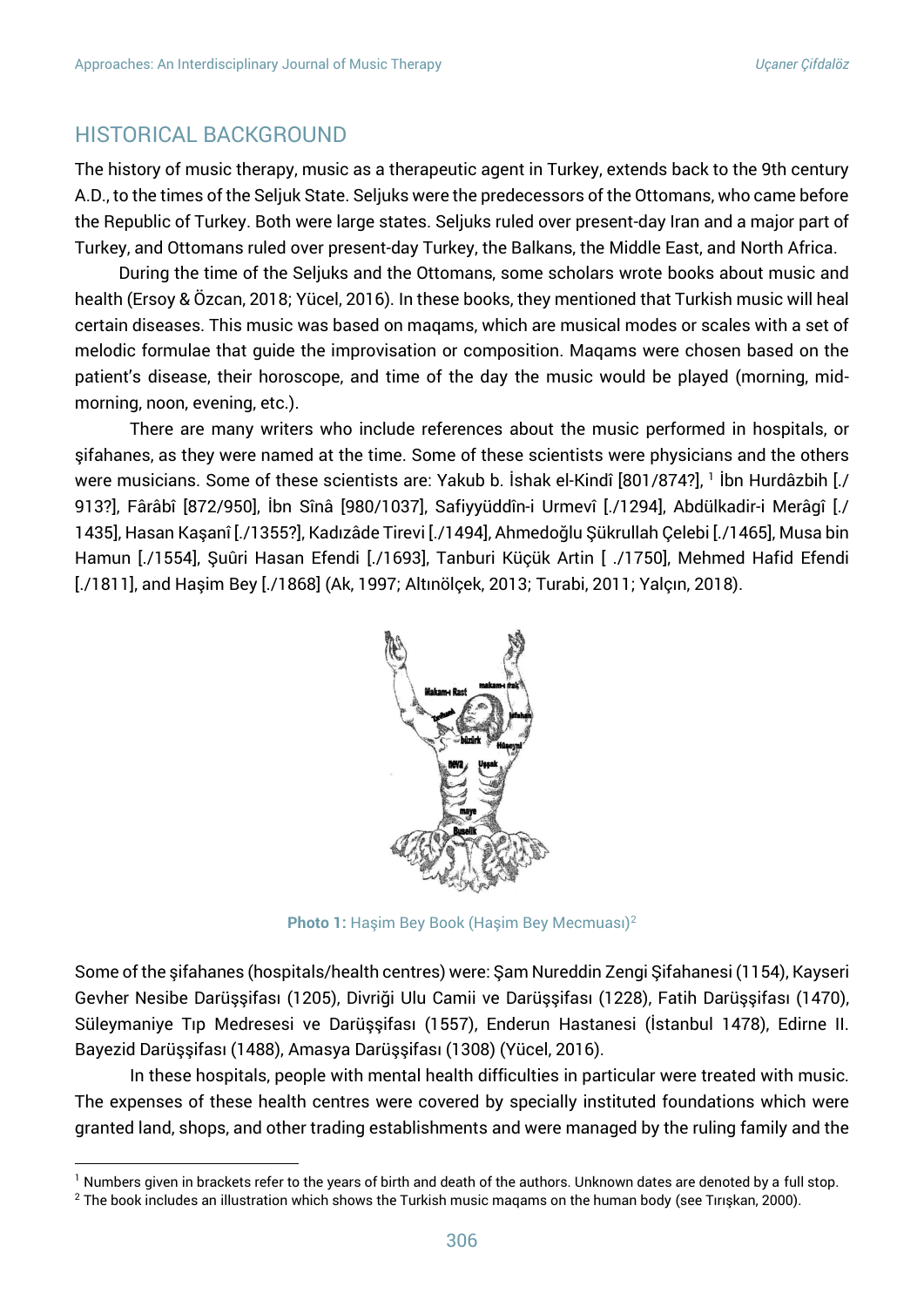wealthiest of the community. The same organisational structure and services provided at these health centres continued during the Ottoman times (1299-1922) (Kılıç, 2009).



**Photo 2:** Edirne Sultan II. Beyazid Darüşşifası (one of the şifahanes; see Sengul, 2015)

Musicians came to these hospitals two or three times a week and performed music for the patients. Water was also used along with music. During these concerts, the musicians made appropriate use of maqams and played so that patients became relaxed. As additional therapy, finescented flowers were presented to the patients and the sounds of birds were also included.

Gevher Nesibe Health Centre, one of the şifahanes of the Seljuk times, was built in 1206. As patients were being treated at şifahanes, students studying medicine also received their education and training in these settings. In addition, there was a department specifically used for treating patients with mental disorders, which included 18 rooms, with a rudimentary speaker system. It is believed that this system allowed patients to listen to music and sounds of water which would help them to relax. Since 1982, this şifahane has been used as a medical history museum (Yücel, 2016).

Sultan Mehmed the Conquerer (1432 - 1481) built the Enderun Hospital inside Topka-pi Palace in the 15th century. Baron Tavernier, a Parisian who visited Istanbul in the  $17<sup>th</sup>$  century, writes that musicians played music for patients at the Enderun Hospital on traditional Turkish instruments such as the ney, santur, cenk and miskal. The music lasted from morning until the evening, and sometimes as late as midnight (Bayraktaroğlu, 2014).

These hospitals were closed when the Ottoman State started to decline. After losing the Balkan Wars and the First World War, the Ottoman State collapsed. However, many officers from the Ottoman army regrouped under the leadership of Atatürk, and, after waging an Independence War, the Republic of Turkey was founded in 1923. It emerged from all these wars as an economically impoverished country. Music therapy, the use of music as a therapeutic agent, was not one of its priorities, and it was forgotten for a long time.

It remained forgotten until 1976, when Bekir Grebene, a psychiatrist, wrote an article about music therapy in a Turkish journal (Grebene, 1976). In the same year, an ensemble named Türk Musikisini Araştırma ve Tanıtma Grubu (TU-MATA ) [Group for the Research and Promotion of Turkish Music] was established. This group aimed to introduce Turkish and Central Asian instruments to the public, and started to organise music therapy sessions. The group adopted the aforementioned idea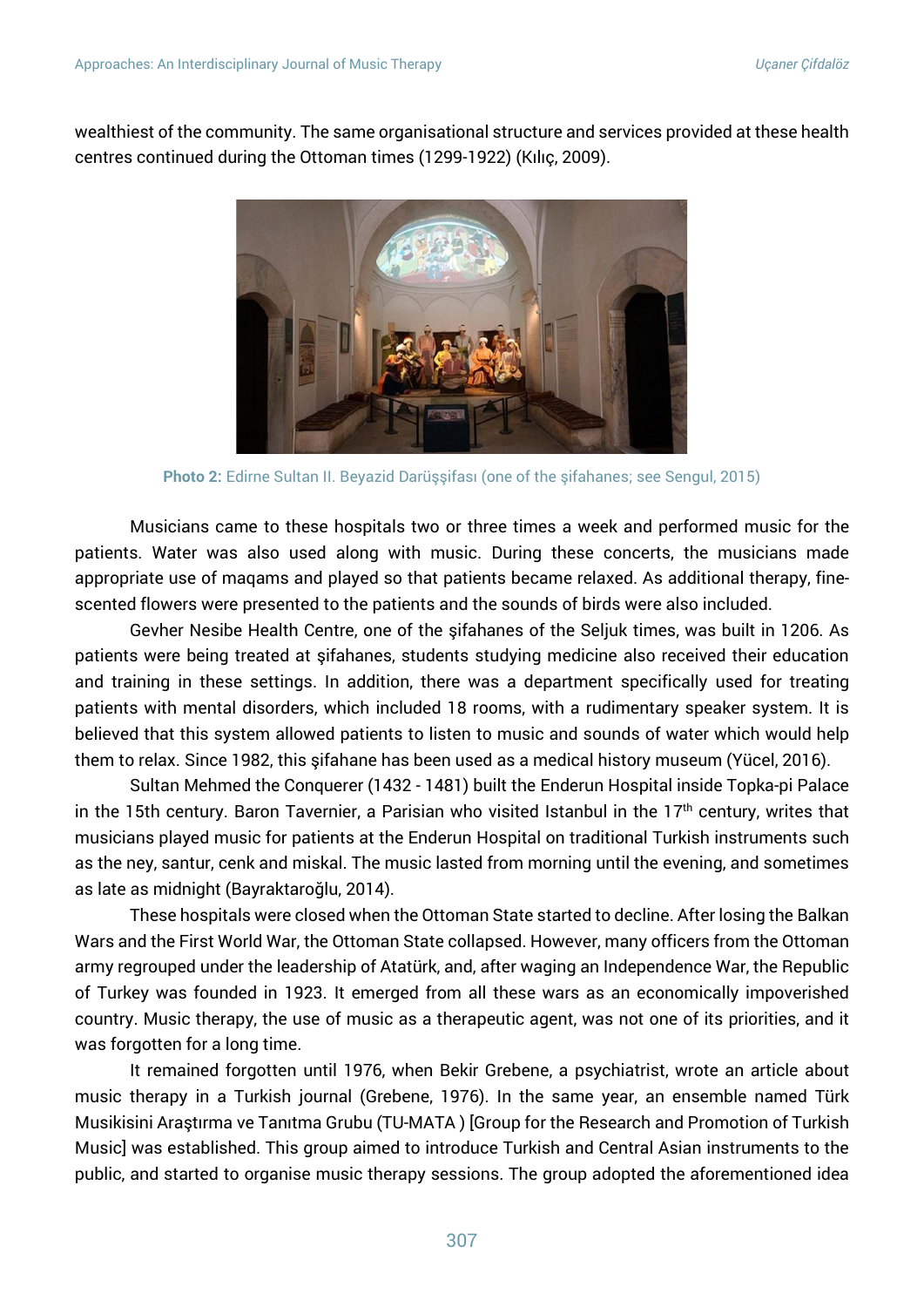that certain maqams would heal certain diseases, and used the music that shamans used in Central Asia. The band organised many Turkish Music and Therapy trainings both inside and outside the country. For a long time after 1976, the only source of information for music therapy in Turkey was limited to this group.

#### Current situation in Turkey

Many people began to seek access to accurate information about music therapy and music therapy education. In 2014, the Music Therapy Association in Turkey (MUZTED) was founded, and it was the first music therapy association in the country. Later, other music therapy associations were established in different cities, such as the Applied Music Therapies Association (UMTED), and the Creative Music and Art Therapy Association. Around the same time as we were working on founding the MUZTED, a number of Turkish students were studying music therapy abroad in countries such as Finland, France, Germany and the USA.

Since its founding, MUZTED has been working towards understanding and describing music therapy properly. MUZTED became a member of the European Music Therapy Confederation (EMTC) in 2019.

Many professionals from various fields are interested in music therapy and in supporting the development of the profession in Turkey. However, there are various perceptions, some completely off the mark, about music therapy in Turkey due to various practices. Academic studies often address the history of music in healing in Turkey. Scholars and healthcare professionals in Turkey identify practices such as having patients listen to music, performing music for patients, or the use of music in special education and Orff Schulwerk practices as music therapy. While music therapy is not defined, and not yet a recognised profession, the label of "music therapy" is utilised to identify a variety of music-based practices. The use of music in healing is regarded as non-threatening, safe, efficient and cost-effective. All of these factors support the need for the development of a music therapy training curriculum, not only to provide a foundation for the profession but also to define who can practise as a music therapist in Turkey (Ucaner & Heiderscheit, 2016).

On the other hand, the Department of Traditional and Complementary Medicine was established within the Ministry of Health in 2014. This meant that music therapy was recognised by the Turkish State within the scope of traditional and complementary medicine. In accordance with a bylaw, Ministry of Health-approved music therapy certificate programmes began. Graduates of music and graduates in health care fields can apply to this certificate programme. This certificate programme includes approximately 200 hours of training.

This bylaw includes the definition of music therapy, criteria for becoming a certified practitioner, situations congruent for music therapy practices, music therapy centres and devices and materials that equip music therapy centres. According to the bylaw, certified practitioners are determined as follows: certified doctors, health professionals under the supervision of certified doctors, and assistant practitioners who have at least a bachelor's degree in a music-related field and have completed a certified music therapy education. In other words, music therapists can only work under the supervision of a certified doctor or dentist.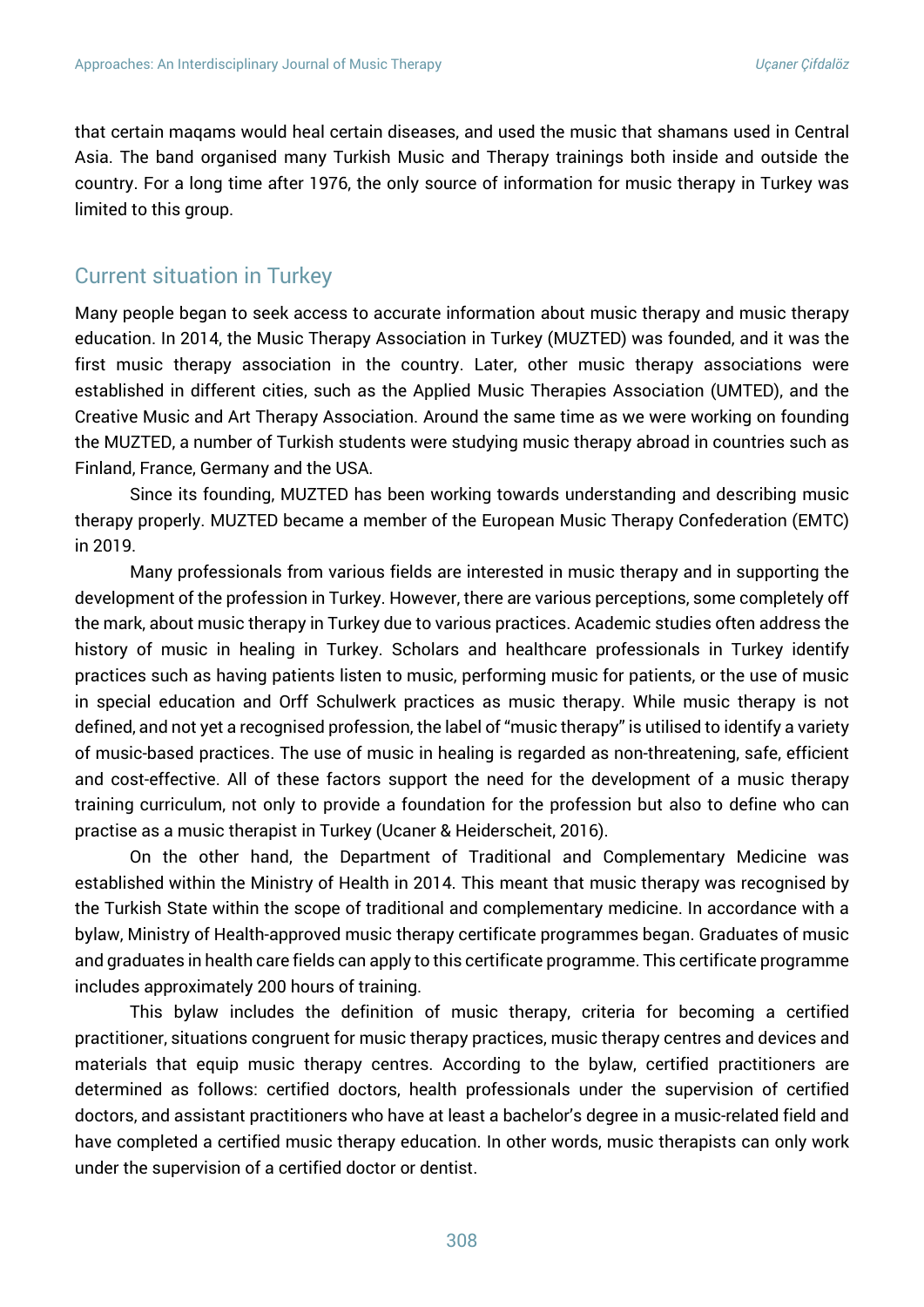The Ministry of Health then issued Certified Music Therapy Education Standards on July 13th, 2016. Universities must comply with the standards issued in order to gain approval from the Ministry of Health if they want to offer certified music therapy education. The aim of the music therapy education is to help health and music professionals to develop essential skills for music therapy practice. Health and music professionals are eligible to obtain music therapy training. Doctors, dentists and graduates of music-related fields with at least a doctoral degree or proficiency in music are eligible to complete the certified music therapy education. The instructors of all courses must have at least a bachelor's degree or official proof of work experience in the fields related to the courses that they will teach (Ucaner & Heiderscheit, 2016).

Some universities (University of Health Sciences-Sağlık Bilimleri Üniversitesi, Medipol University-Medipol Üniversitesi) started music therapy certificate programmes in 2018. There is a strong demand for university-level music therapy training in Turkey. To meet that demand, a state and a private university are working to open a music therapy department to confer undergraduate and master's degrees. In order for these programmes to succeed, academics from abroad are needed to teach in Turkey.

#### AGEING AND DEMENTIA IN TURKEY

In Turkey, the elderly population (65 years and above) made up 4.3% of the total population in 1990. This ratio was 8.5% in 2017. According to population estimates, the rate of elderly population is estimated to increase by 10.2% in 2023, 20.8% in 2050 and 27.7% in 2075. Turkey ranked 66th in the rankings by elderly population ratio in 2016 (Tekin & Kara, 2018; TÜİK 2014). In our country, the elderly population is increasing faster than other age group. Turkey is among the countries with a rapidly ageing population (Mandıracıoğlu, 2010).

Level of education in the elderly: 25% of the elderly are illiterate. 40% are primary school graduates, 4.4% are middle school graduates, 5% are high school graduates and 4.4% are university graduates. 12% of the elderly are actively working. 70% of the working group is employed in the agricultural sector.

As of 2018, the ratio of addiction to illicit drugs for the elderly has been 12.9 %. Cardiovascular diseases and cancers are the most common causes of death in those aged 60 years and over. The number of elderly people who die from Alzheimer's disease also increases annually. In 2017, the death rate for Alzheimer's was 4.5%. Elderly people in Turkey suffer largely from multimorbidity (multiple diseases), which increases their need to access general health services and special (alternative) treatment (TÜİK, 2019).

In our country, there are nursing homes for elderly people. There is one nursing home for every 214 people aged 65 and over. This ratio is extremely low. There is also an imbalance in the distribution of nursing homes. Turkey has 81 provinces and only 43 of them have nursing homes. On the other hand, qualifications such as "being able to perform daily activities independently, not being in bed or in need of continuous medical treatment or care, and not having any disability or illness that would prevent meeting them taking care of their own physical needs of body functions with their own needs" are sought to be admitted to state funded nursing homes established for elderly (Vehid, 2000, p. 243).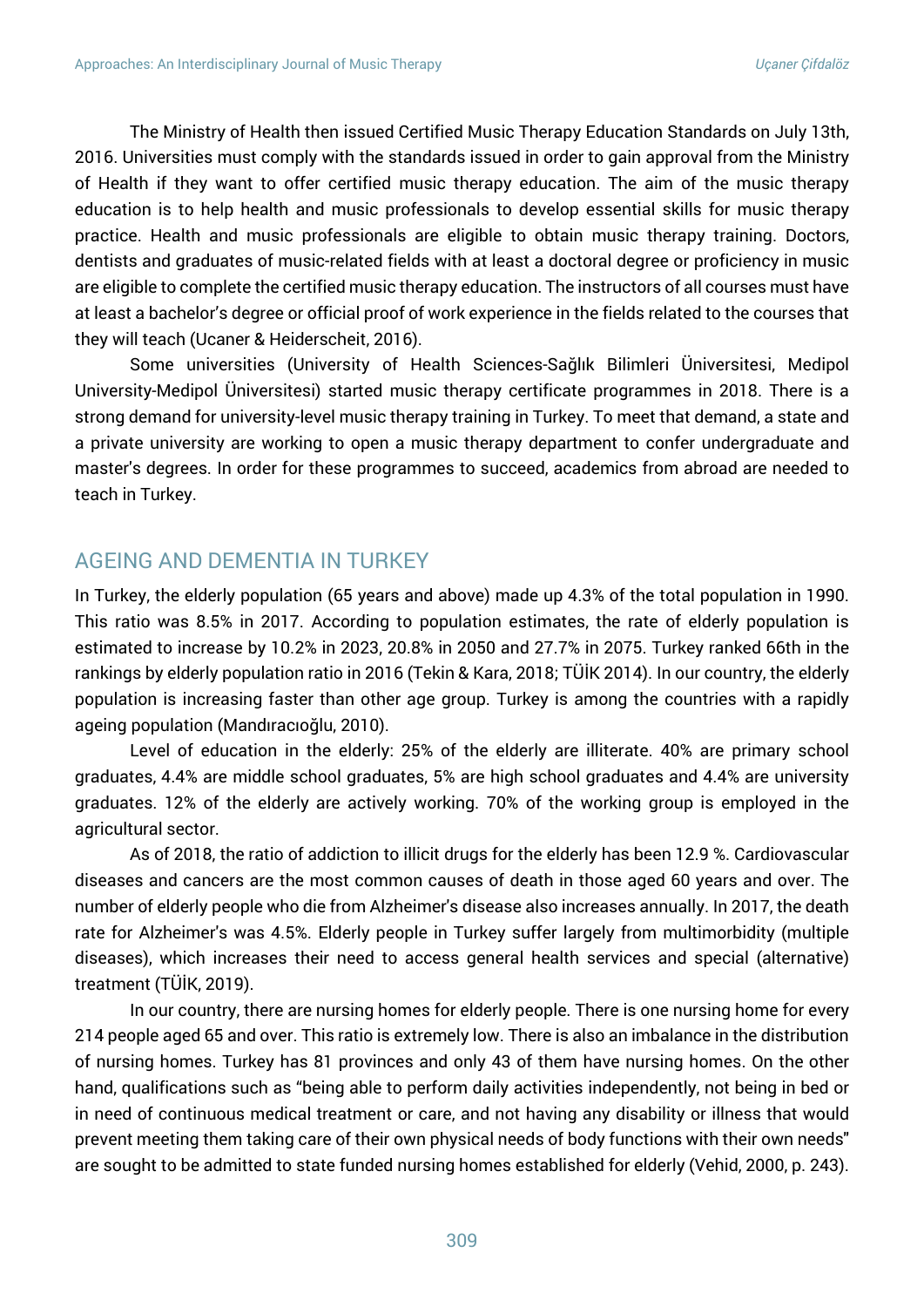Approximately 24,000 elderly people live in nursing homes. Culturally, a significant proportion of the elderly in our country are being treated by their families in their homes. Home care services in Turkey are inadequate, and home care is provided by people who do not have any training. In recent years, noticeable undertakings aimed at the development of home care services in Turkey have been carried out by the government.

#### Dementia and end-of-life care and music therapy in Turkey

In Turkey, there are about 600,000 patients with Alzheimer's and about one million dementia patients. On the other hand, we know that there are between 30,000 and 40,000 dementia patients who are younger than 65 years old (Özbabalık & Hussein, 2017).

In old age, there can be positive effects of home care on a person's physical health, psychological status, level of independence, social participation, interpersonal relations, realisation of own potential and intellectual development processes. Besides, it enables the protection of family integrity, reduction of stress, the ability for the individual to continue her/his life in the environment s/he is used to and to continue the hobbies and social activities s/he is used to (Bahar & Parlar, 2007). However, the protection of the health of the elderly is also possible with a multidisciplinary approach. Since it requires taking into account the physical, emotional, social, economic and environmental aspects of the individual and her/his family, home care services necessitate teamwork. Based on the health status and care needs of the elderly, different occupational groups such as physicians, nurses, home economists, pharmacists, social workers, psychologists, physiotherapists, speech therapists and occupational therapists take part in the individual's care (Karahan & Güven, 2002). In Turkey, music therapists should be included in these occupational groups.

The inadequate number of institutions providing home care services in our country, the lack of a home care service integrated into the general health system, and the inability of home care services to be covered by health insurance institutions lead the persons who need home care to apply to a hospital or rehabilitation centre although they could be cared for at home. In addition, the fact that the caregivers have insufficient knowledge about home care leads to shortening the lifespan of the people receiving home care (Öztek & Subaşı, 2006). Since home care services are not developed in our country, both caregivers and home care beneficiaries encounter many problems. Even when the individuals are given home care directly by their relatives, this affects their physical and psychological wellbeing. Plus, studies have shown that caregivers also face some problems (Karahan & Güven, 2002).

Caregivers themselves are usually elderly, with their own health problems and with no social, physical, mental or economic support. This causes a number of problems: home caregivers are reported to have limited freedom, a negatively affected mental state, and to experience stress and depression. Not only the caretaker but also the caregiving family members would benefit from music therapy.

Some of the studies conducted in Turkey are as follows: In one study conducted with elderly individuals (*n =* 31) living in a nursing home, music was administered by nurses before bedtime, and it was concluded that maqam-based music has a positive effect on sleep quality. In the study in question (a master's thesis), music therapy is mentioned as a non-pharmacological nursing intervention (Altan,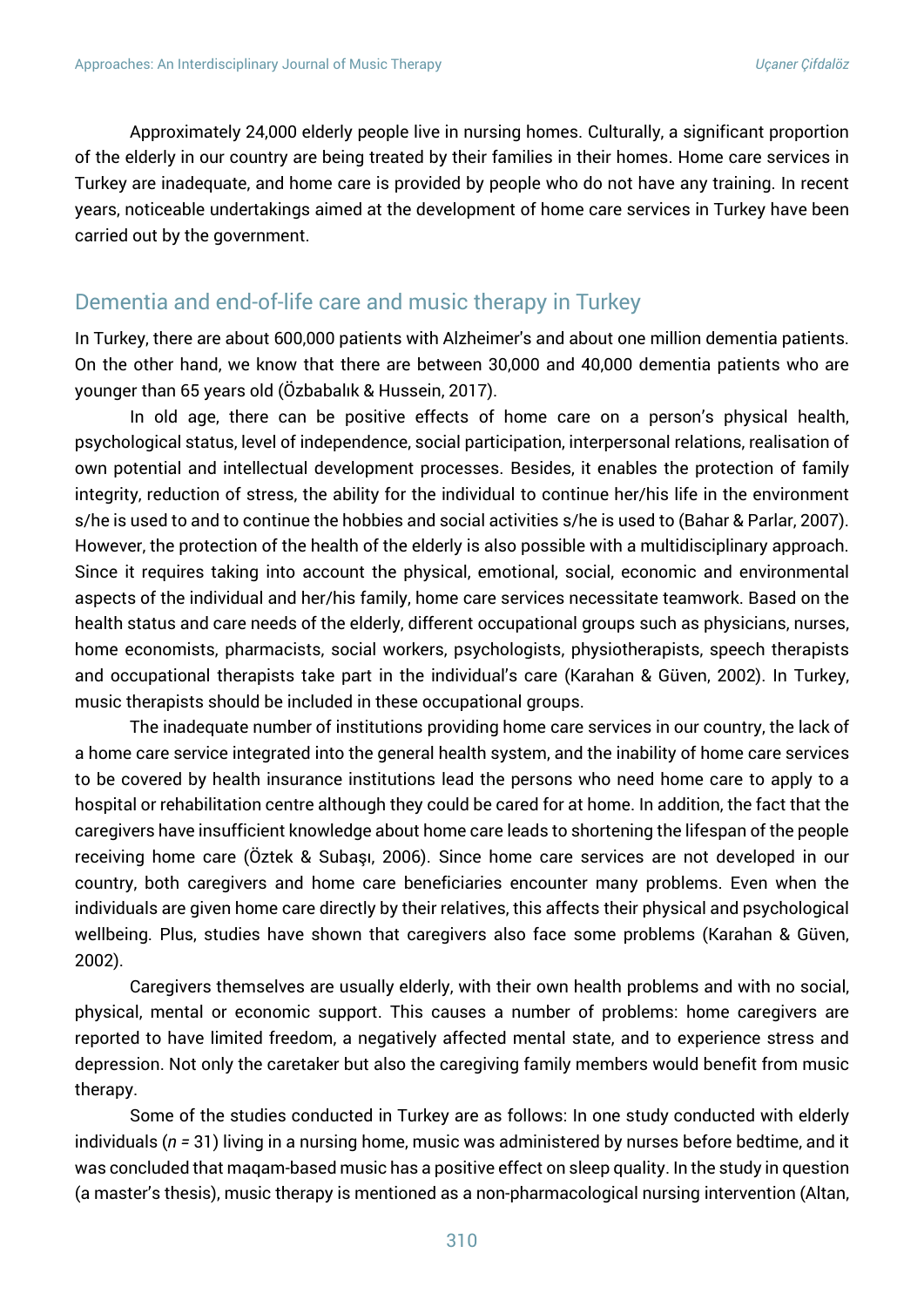2011). Another study published in a master's thesis determined the positive effect of maqam-based music on feelings of loneliness experienced by the elderly, as the result of a receptive procedure which used this genre of music with a group of elderly individuals (n=19) living in a nursing home for 30 minutes twice a day for 10 days (Kurt, 2014). Music therapy is labelled as a nursing intervention in this study as well. In an article about music therapy and seniors' health, music therapy applications are presented as a set of interventions to be conducted independently by nurses in possession of a music therapy certificate, and which is potentially beneficial for the improvement of the quality of life of elderly people, who are more prone to chronic diseases (Öcebe et al., 2019). In another study investigating the effect of music therapy on the sleep quality of elderly people living in a nursing home, maqam-based music was administered daily before sleep during 20 minutes and for a period of three weeks, and a positive effect on sleep quality was observed. Once again, this was a study considering music-listening activities to be non-pharmacological nursing interventions labelled as music therapy (Sarıkaya & Oğuz, 2016). An article discussing the music genres used within music therapy interventions in Turkey refers to music therapy as an application in which recorded music or live music with Baksı dancing are performed for the patient (Yılmaz & Kubilay Can, 2019).

Turkey will go through a similar process of ageing as the world, and will be confronted with the same challenges of ageing societies. In Turkey, music therapy should take its place among the health services for the elderly population as soon as possible.

#### **CONCLUSION**

There is a growing interest in music therapy among employees working in the field of health and music education in Turkey. However, in line with the increasing interest, there is a failure to draw the boundaries in the fields of music therapy, music education and music medicine in health. In addition, the growing interest in providing clinical music therapy services and training in Turkey mostly focuses on practices based on the use of music in treatment in Turkish history and culture. As a consequence, there is a strong belief that there are readymade general music prescriptions for the treatment of various diseases, such as the belief that some makams treat some diseases. The lack of a universitylevel education in music therapy in Turkey takes the confusion in our country a step further in terms of the definitions and limits.

In some nursing homes, musicians give concerts for entertainment and call it music therapy. Nurses make patients listen to music in some hospitals and call it music therapy. There is currently no certified music therapist working officially in any institution.

In 2019, an elderliness council was organised in Turkey, and it has been suggested within the final report of the council that music therapy supports active and healthy ageing; trained music therapists can be solicited, especially in care centres providing services to those with dementia. These progressions are extremely pleasing, but more concrete steps should be taken. Care requirements are not only the responsibility of the state but also of society. Because of the strong family bonds in Turkey, many families are caring for elders at home. For this reason, home caregivers should also be trained in how to use music both in their own lives and in the life of their elders. It should be taken into consideration that the care service requirement cannot be met by private organisations alone, and measures should be put in place to employ music therapists both within the home care system and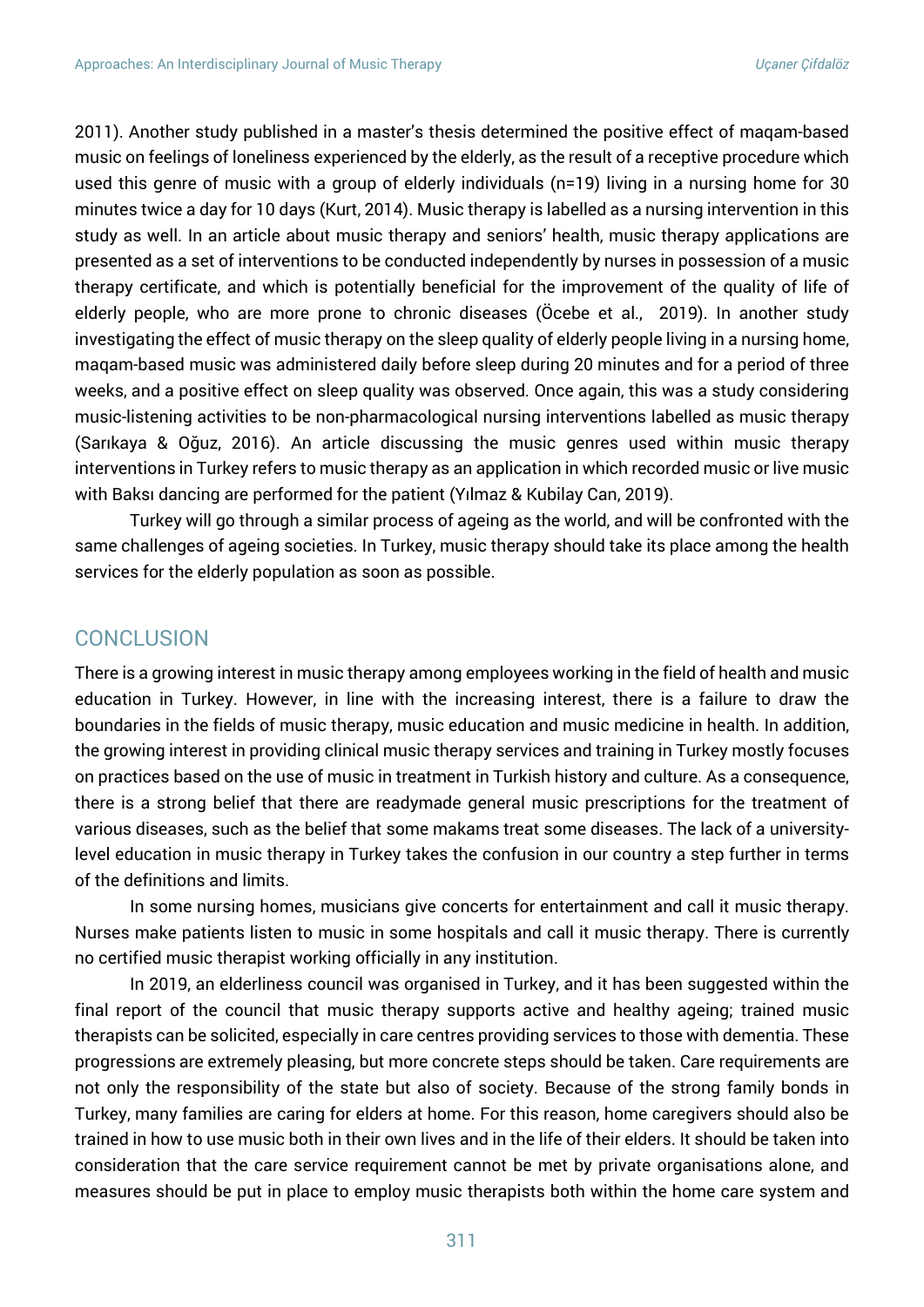within institutions providing health services. In addition, not only the elderly but also the caregivers benefit from music therapy. Music therapy should be included in the services towards both elders and home caregivers in Turkey.

Therefore, Turkey needs educated and trained music therapists. Another important topic at this point is the lack of the number of academics who will provide music therapy training in Turkey. Clinicians and academics who are experienced in this field and in developing music therapy programmes should be invited to Turkey in order to provide training.

#### **REFERENCES**

Altan, N. (2011). *Huzurevinde Kalan Yaşlılarda Pasif Müzikoterapinin Uyku Kalitesine Etki-si, Yayınlanmamış Yüksek Lisans Tezi*. Marmara Üniversitesi Sağlık Bilimleri Enstitüsü.

Ak, A. (1997). *Avrupa ve Türk-İslam Medeniyetinde Müzikle Tedavi*. Konya: Öz Eğitim Basım ve yayıncılık.

Altınölçek, H. (2013). *Müzikle Tedavi*. İstanbul: Kitabevi yayınları.

Bahar, A., & Parlar, S. ( 2007). Yaşlılık ve Evde Bakım, Fırat Sağlık Hizmetleri Dergisi, Cilt 2, Sayı 4.

Bayraktaroğlu, N. (2014). Selcuklularda Şifahaneler ve Gevher Nesibe Tıp Merkesi. Sürekli Tıp Eğitimi Dergisi, 144-147.

Ersoy,Ç. Ş., & Özcan, N. (2018). Müzik Terapinin Tarihsel Gelişimi ve Uygulandığı Mekanlara Bir Bakış.*Turkish Studies, 13/18*, 599-618. Grebene, B. (1976). Müzikle Tedavi, Musiki Mecmuası, S.315, İstanbul.

Karahan, A., & ve Güven, S. (2002). Yaşlılıkta Evde Bakım, *Geriatri, 5*(4), 155-159.

Kurt, D. (2014). *Müzik Terapinin Huzurevinde Yaşayan Yaşlıların Yalnızlık Hissi Üzerine Etkisi*. Yayınlanmamış Yüksek Lisans Tezi ,Marmara Üniversitesi Sağlık Bilimleri Enstitüsü.

Kılıç, A. (2009). *İstanbul Şifahaneleri*. İstanbul: İ.B.B. Kültür A.Ş. Yayınları.

Mandıracıoğlu, A. (2010). Dünyada ve Türkiye'de Yaşlıların Demografik Özellikleri, Ege Tıp Dergisi, 49-3. İstanbul Büyükşehir Belediyesi yayınları .

Öcebe, D., Kolcu, M., & Uzun, K. (2019). Müzik Terapi ve Yaşlı Sağlığı. Sağlık Bilimleri Ün-iversitesi Hemşirelik Dergisi, Cilt 1, Sayı:2.

Öztek Z., & Subaşı, N. (2006). Türkiye'de karşılanamayan bir gereksinim: Evde bakım hizmeti. *TSK Koruyucu Hekimlik Bülteni, 5*(1), 19-31. Özbabalık, D., & Hussein, S. (2017). *Demans Bakım Modeli Raporu*. Türkiye Cumhuriyeti Aile ve Sosyal Politikalar Bakanlığı.

Sarıkaya, N., & Oğuz, S. (2016). Effect of passive music therapy on sleep quality in elderly nursing home residents. *Journal of Psychiatric Nursing, 7*(2), 55-60.

Sengul, E. (2015). Edirne Sultan Bayezid II Hospital. *Turk Neurosurgical, 25*(1), 1-8.

Tekin, Ç., & Kara, F. (2018). Dünyada ve Türkiye'de Yaşlılık. *Uluslararası Bilimsel Araştırmalar Dergisi, 3*(1), 219-229.

Tırışkan, A. (2000). *Hasim Bey'in Edvarı*. İstanbul Teknik Üniversitesi.

Turabi, A. H. (2011). Hekim Şuûrî Hasan Efendi ve Ta'dîlü'l-Emzice Adlı Eserinde Müzikle Tedavi Bölümü. *Marmara Üniversitesi İlâhiyat Fakültesi Dergisi, 40*, 153-166.

TÜİK (2014), Türkiye İstatistik Kurumu, İstatistiklerle Yaşlılar, 2013, Sayı: 16057.

TÜİK (2019), Türkiye İstatistik Kurumu, İstatistiklerle Yaşlılar, 2019, Sayı: 30699.

Ucaner, B., & Heiderscheit, A. (2016). Music therapy in Turkey: Curriculum and resource development through professional collaboration. *Music Therapy Today*, 12(1), 8-10.

Vehid, S. (2000). Thoughts and reflections on the distribution of old age homes in Turkey. *Cerrahpaşa Journal Medicine, 31*(4), 239-244.

Yalçın, G. (2018). 19.Yüzyıl Türk Musikisinde Haşim Bey Mecmuası-Birinci Bölüm: Edvar.Atatürk Kültür Merkezi Yayınları, Ankara.

Yılmaz, B., & Can, K. Ü. (2019). Türkiye'de Müzik Terapi Uygulamalarında Kullanılan Müzi-kler. Uluslararası Toplum Araştırmaları Dergisi,Cilt 13, Sayı 19.

Yücel, H. (2016). Türk İslam Medeniyetlerinde Müzikle Tedavi Yöntemlerinin Uygulandığı Şifahaneler: Amasya Darüşşifası. *TURANSAM Uluslararası Bilimsel Hakemli Dergisi, 8*(29), 52-62.

#### Ελληνική περίληψη | Greek abstract

## **Η μουσικοθεραπεία στην Τουρκία: Ιστορικά στοιχεία και τρέχουσες προοπτικές για την άνοια και τη φροντίδα στο τέλος της ζωής**

Burçin Uçaner Çifdalöz